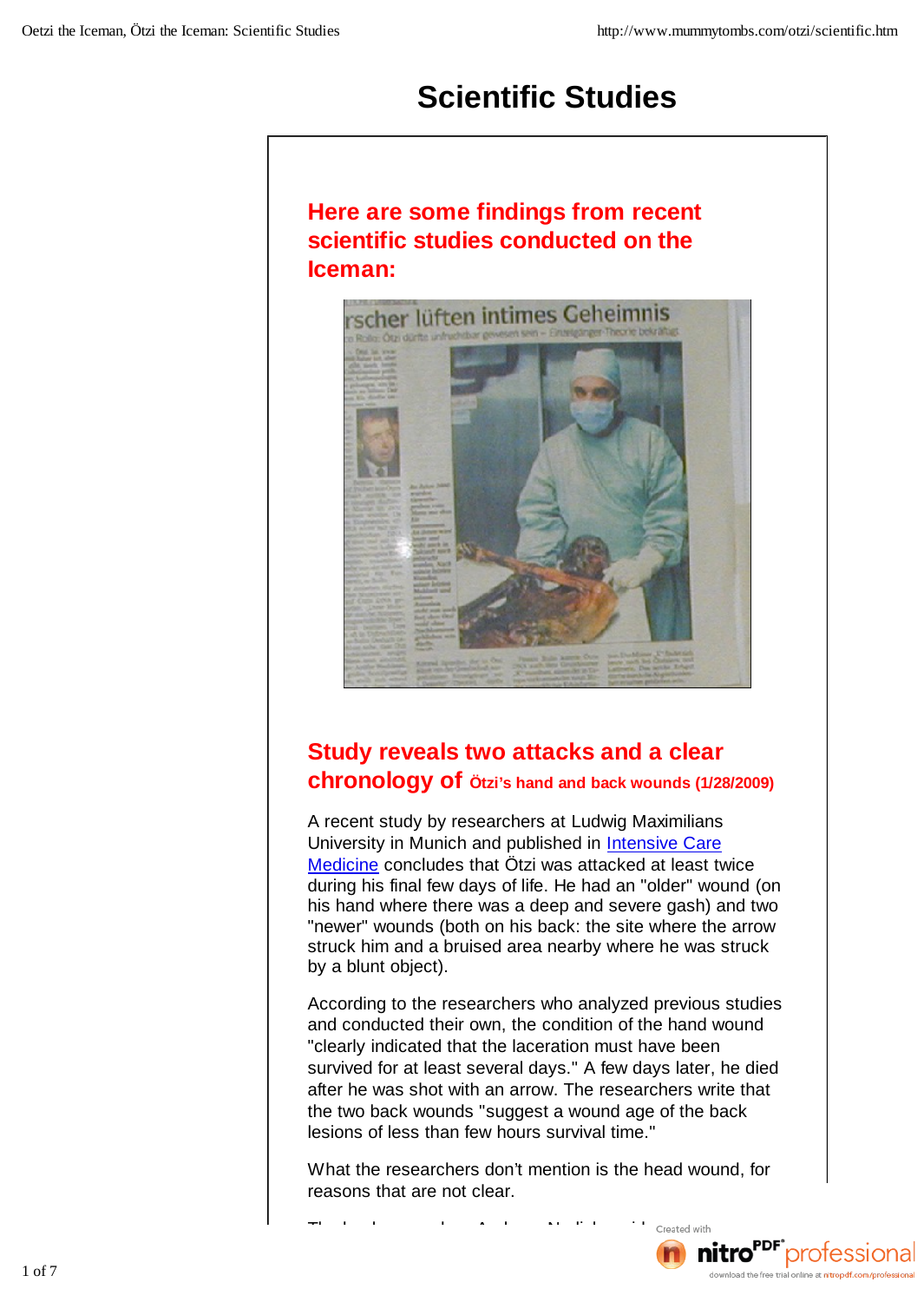The lead researcher, Andreas Nerlich, said: "It is now clear that Ötzi endured at least two injuring events in his last days, which may imply two separate attacks. Although the ice mummy has already been studied at great length, there are still new results to be gleaned. The crime surrounding Ötzi is as thrilling as ever!"

#### **New DNA study suggests that the Iceman apparently has no living relatives (10/30 /2008)**

A study in **Current Biology** has found that the Iceman's mitochondrial DNA (mtDNA), one of the best ways of determining genealogy, is apparently not related to anyone living today.

Researchers discovered that "Ötzi's mtDNA belonged to a broad genetic category called K1, which is still common in Europe today.... However, modern Europeans today belong to three sub-lineages of K1, whereas ... Ötzi belonged to a previously unidentified lineage of K1 that has not been seen to date in modern European populations." According to Martin Richards, a professor of biology at the University of Leeds in northern England, "Our research suggests that Ötzi's lineage may indeed have become extinct."

This finding contradicts an earlier 1994 study (based on a very small section of the gene sequence) which suggested that Ötzi might have living descendants.

Researchers are careful to point out that, if a larger number of Europeans are tested, especially in the alpine areas where the Iceman roamed, it is still possible a genetic link might be found between the Iceman and people today.

#### **Study suggests that Ötzi was a herdsman (8/21/08)**

Research published in *Rapid Communications in Mass Spectrometry (*using the mass spectrometer) provides evidence that the Iceman might well have been a herdsman. Scientists analyzed hair samples taken from his coat, leggings and shoes (apparently just the uppers) for proteins (or more specifically, the "patterns of peptides of fermented proteins") using MALDI-TOF mass spectrometry. Then they compared them to hair samples from various present day animals. According to an article in sciencedaily.com, "They found that Ötzi's coat and leggings were made from sheep's fur, while his moccasins were of cattle origin" [that is, cowhide]. According  $t \in \mathbb{R}^n$ nationalgeographic.com summary of the study mock mock were not made of bearskin, as previously contained with  $\sim$ 

believed. Instead they were ancient cattle skin from the skin from the skin from the skin from the skin from t download the free tri

 $2$  of 7  $2$  of 7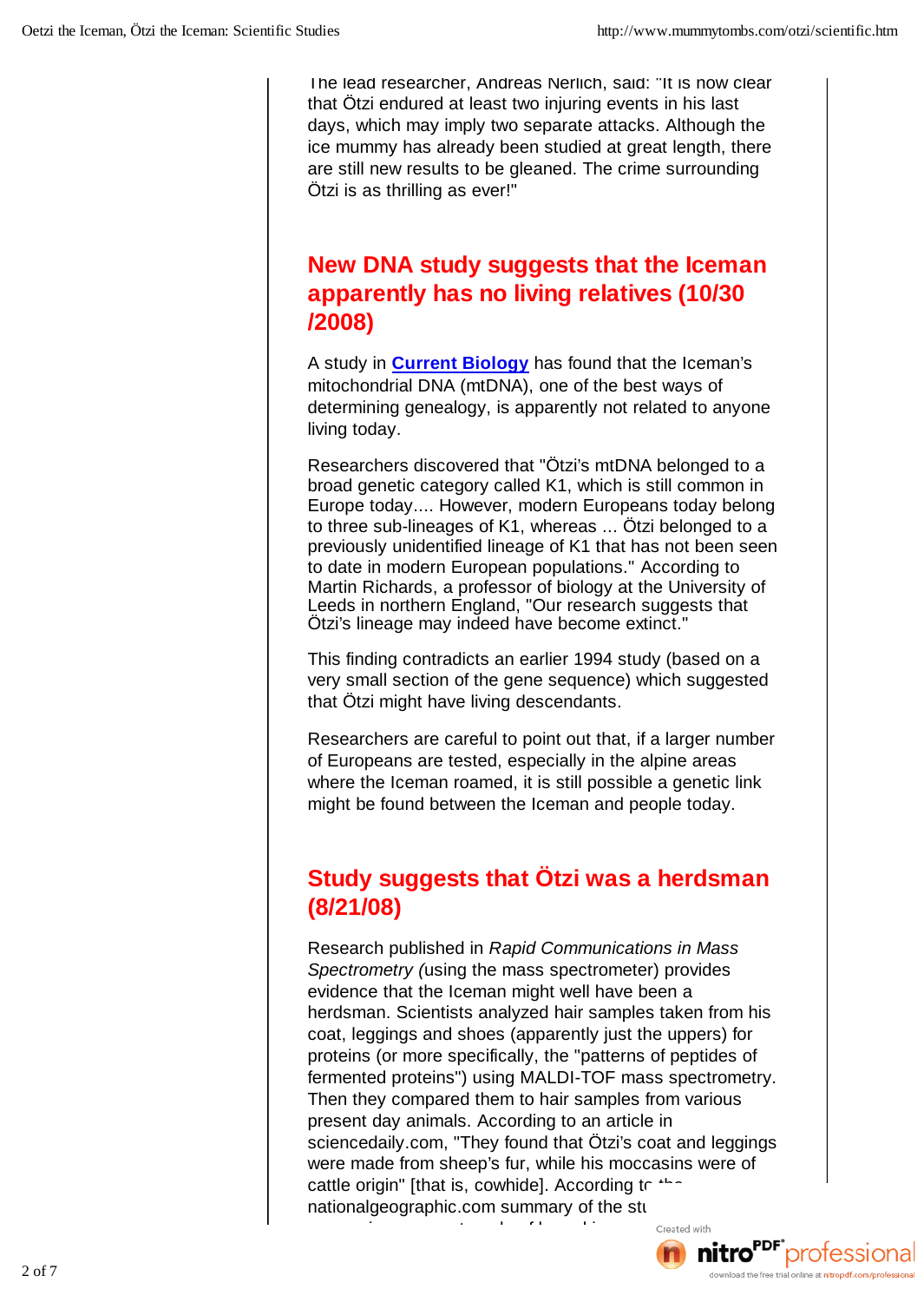moccasins were not made of bearskin, as previously believed. Instead they were ancient cattle skin from the kinds of seasonally migrating animals cared for by herdsmen in the region of the Alps where he was discovered."

The lead researcher, Klaus Hollemeyer of Germany's Saarland University, told reporters that MALDI-TOF mass spectrometry "was faster and more reliable than methods based on DNA analysis." It has modern day applications, too. Hollemeyer explained that "This method could...be used in checking the purity of products made from animal hair, such as Cashmere wool." It can also be used to determine if clothing uses banned animal products (such as dog or cat fur).

By the way, MALDI-TOF is short for "Matrix-assisted laser desorption/ionization time-of-flight."

#### **Ötzi's mitochondrial DNA may trace descendents ancestors (4/30/08)**

A new DNA study is underway, conducted by Dr. Gianluca De Bellis of the CNR Institute of Biomedical Technology and Professor Franco Rollo of the University of Camerino, according to a press release issued by Roche Diagnostics.

Original DNA studies suggested that "Oetzi's mitochondrial DNA does not resemble any sub-type found in any present existing ethnic group." However, a new process, called Genome Sequencer FLX from Roche Diagnostics, can purportedly "shed more light on the subject of Oetzi's descendents, and establish his place in the genetic scenario of the present European race. Furthermore, 454 Sequencing data will enable researchers to trace Oetzi's ancestors; and reconstruct an accurate phylogenetic family tree, obtaining an authentic global view of human evolution." Results are expected by summer 2008.

After this study is completed, "De Bellis plans to study Oetzi's eating habits. Tissue samples that have been extracted from the mummy's colon will enable an analysis of his intestinal flora. The reason for this investigation will be to compare the genes between the embryonic digestive tube bacteria of Neolithic man with those of the present day modern man...."

## **Study proves how Ötzi died (6/6/07)**

Swiss researchers have used a multi-slice CT-scan at the University of Zurich to piece together views of the iceman's shoulder and determine exactly how he die

established that the point of the arrow tore "created with" **nitro<sup>PDF</sup>** professional artery beneath his left collarbone, left collarbone, left collarbone, left collarbone, leading to a massive loss of blood. The blood of blood. The shock and the shock and shock and shock and shock and shock and shock and shock and shock and shock and shock and shock and shock and shock and shock and shock and shock and shock and shoc  $3\,\mathrm{of}\,7$  download the free trial online at nitropoli.com/profession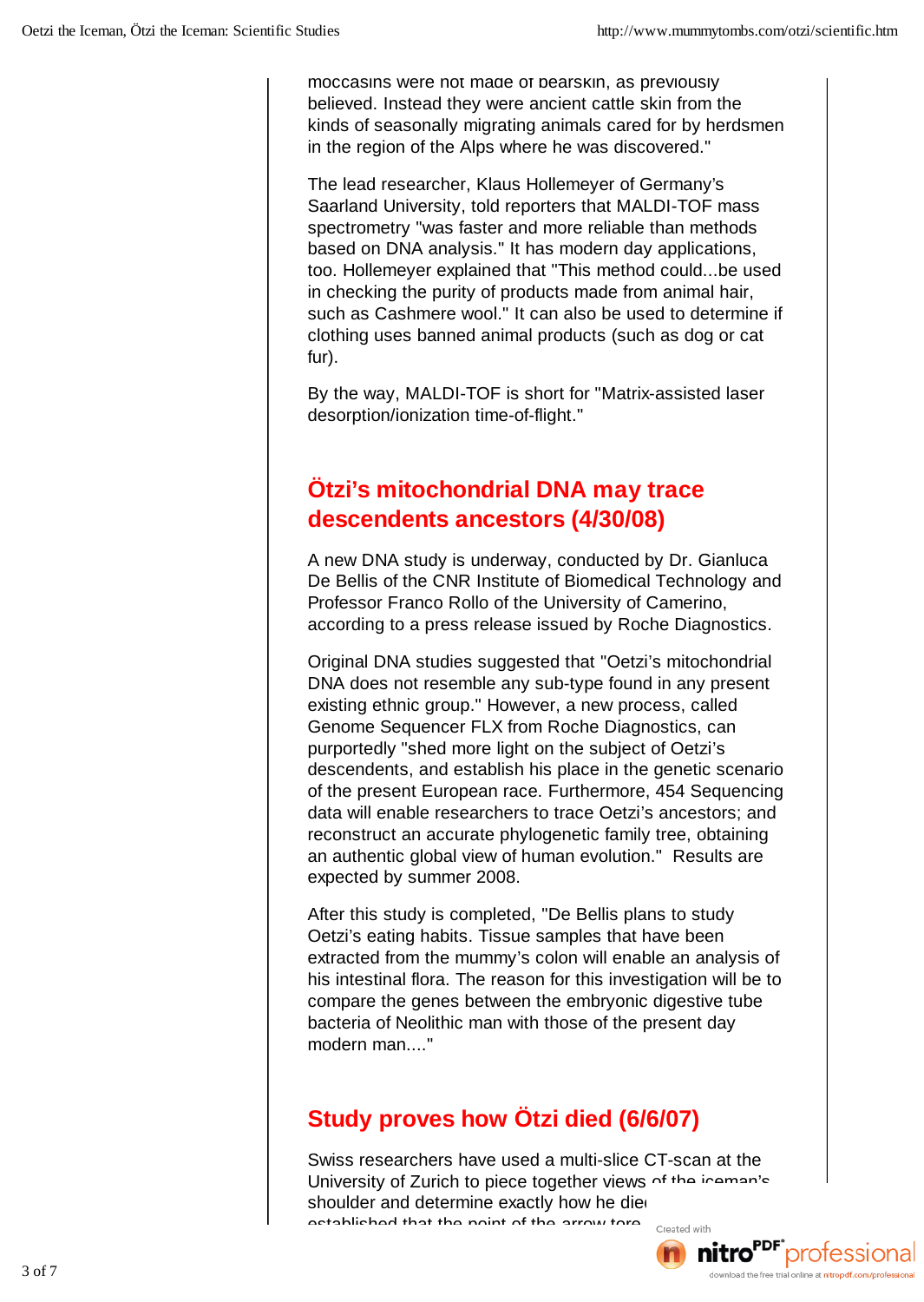established that the point of the arrow tore "a hole in an artery beneath his left collarbone, leading to a massive loss of blood. That, in turn, caused Ötzi to go into shock and suffer a heart attack, according to the article published online in the Journal of Archaeological Science. Even today, the chances of surviving such an injury long enough to receive hospital treatment are only 40 percent...."

Chief researcher Frank Rühli said that the Ct images show "a large hematoma, which means he must have had huge bleeding into the thorax cavity." His death, the scientists stated, would have been rather quick under these circumstances.

These results can be found in the current issue of the Journal of Archaeological Science and will be published in the U.S. and German editions of National Geographic.

#### **Study provides evidence that Ötzi was probably killed by multiple assailants near findspot (9/14/06):**

For a long time, scientists believed that the Iceman was a hunter who was killed by another hunter's arrow in a mountain valley and managed to climb up the mountain where he died. The primary evidence for this theory was the type of plant material found in his stomach which suggested that he had been in a specific mountain valley. However, a recent CAT-scan revealed that his arrow wound involved a major artery. According to Bolzano Hospital pathologist **Eduard Egarter Vigl** (who has studied the Iceman over the years), this indicates that he pretty much died very near to where he was attacked and wounded, since he would not have been able to take even one step before the enormous loss of blood from such a wound killed him. (News story at **ansa.it**.)

#### **Study suggests that Ötzi was a shepherd (9/5/06):**

From the time of his discovery in 1991, scientists and others have speculated that the Iceman was a hunter. But a recent study published in the **Journal of Human Evolution** ("Body size, body proportions, and mobility in the Tyrolean ' Iceman,' "volume 51, issue 1, July 2006) suggests that he may have been a shepherd instead.

By studying Ötzi's leg bones, primarily his **tibia**, or shin bone, and comparing it to the shin bones of 139 other prehistoric men who lived from the Mesolith Stone Age) and from the **Neolithic age** (Later Stone Age)

scientists led by **Christopher Ruff** from John Hopkins  $\frac{1}{\text{d}}$ 

4 of 7 **nitro**<sup>rur</sup> protessional download the free trial online at nitropdf.com/professional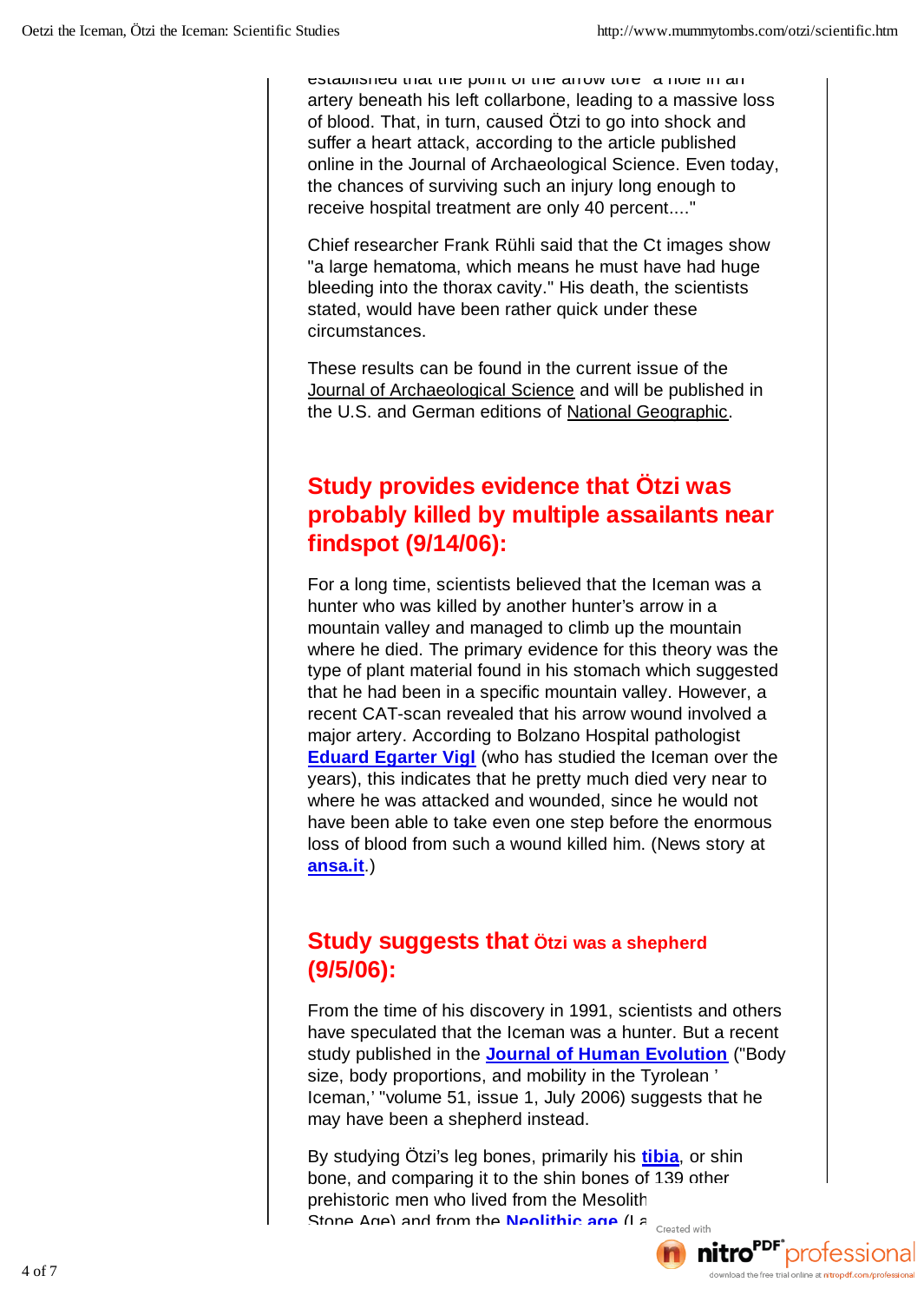Stone Age) and from the **Neolithic age** (Late Stone Age), scientists led by **Christopher Ruff** from John Hopkins University hoped to answer the question: how did the Iceman's measure up?

The answer: "In many respects, his tibia more closely resembles those of European Mesolithic rather than Neolithic males, which may reflect a more mobile lifestyle than was characteristic of most Neolithic males, perhaps related to a pastoral subsistence strategy" (that is, work as a shepherd). According to Dr. Ruff, The Iceman "evidently went for long walks over extremely hilly terrain" and "was much more active than his contemporaries" as reflected by the look of his tibia. Ruff continued, "He was more like the people who came before" (that is the people from the Mesolithic Age) and suggests that his occupation was "probably that of a high-altitude shepherd." (News story at **ansa.it**.)

#### **DNA Tests Suggest: Ötzi Died After Violent Fight But Not Alone (8/10/03):**

Results of recent DNA tests conducted by an Australian researcher have led to all sorts of new speculation about Ötzi's final days. Like crime scene investigators, molecular biologist Thomas Loy and his team (from the University of Queensland's Institute of Molecular Bioscience in Brisbane) looked for blood traces on the Iceman, his tools, and weapons. During their investigation, they saw further signs of trauma to Ötzi's body, including bruises (and cuts) on his abdomen (especially on his rib area), which (they concluded) indicates that he may have been beaten. They found DNA from four different people other than the Iceman, and they carried out each test twice to be certain of their findings.

Dr. Loy told a reporter from USA Today, "We have been working round the clock for the last three weeks to get these results. It was very exciting when the blood samples came back positive for human DNA from four separate individuals."

Specifically, they took samples from the Iceman's antlerskinning tool, his stone-tipped knife, two of his arrows (one broken), his axe handle, and his goatskin coat. Using techniques devised especially for ancient DNA, the team found four different DNA sequences: one on the knife blade, two different sequences on one arrow, and a fourth on Ötzi's goatskin coat. (They also found a small tear in the coat which may have been the entry point of the arrowhead that was found embedded in his shoulder.)

They have interpreted these findings in this way:

1. The two different blood samples on mattro<sup>por</sup> professional matter of the created with

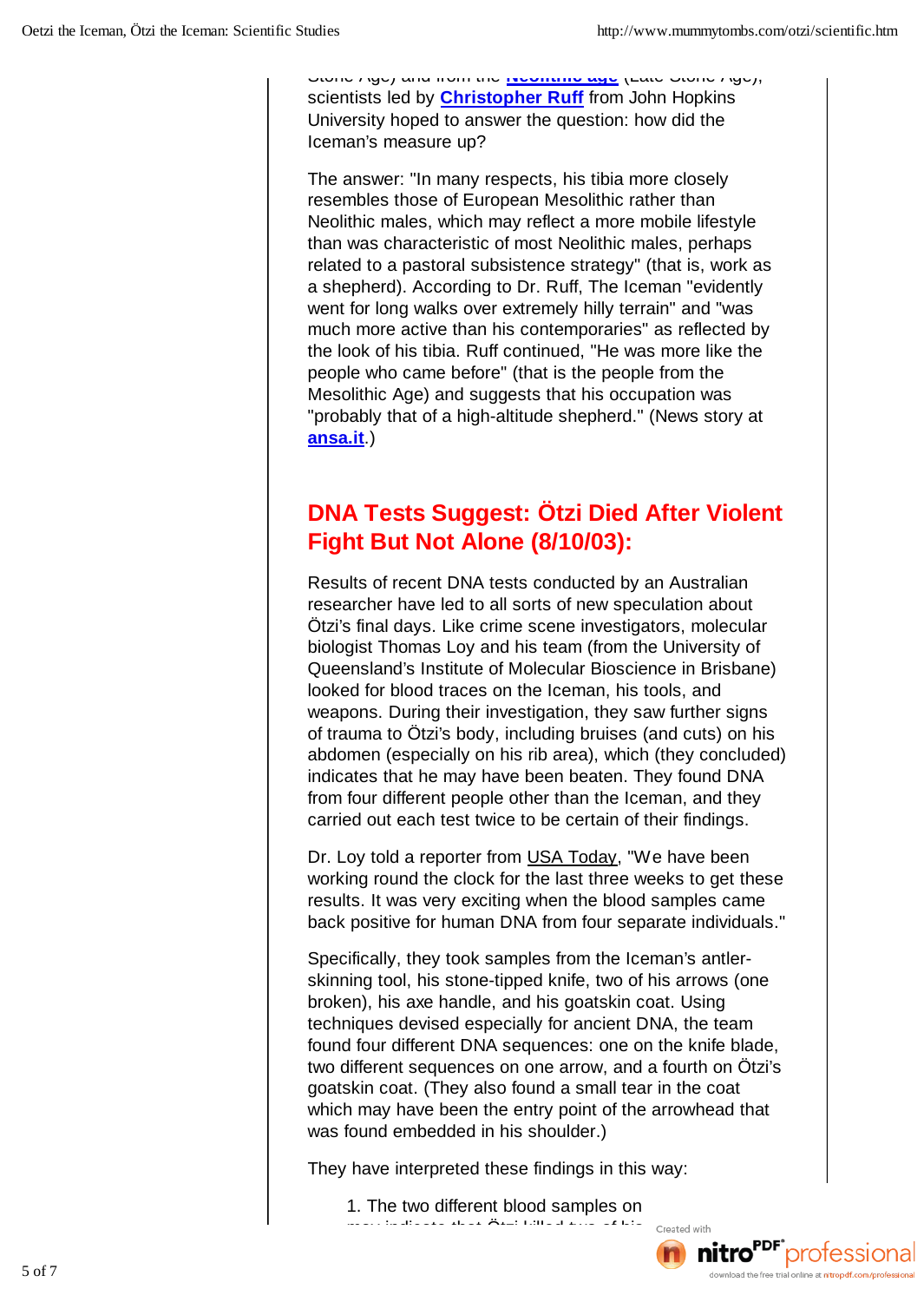may indicate that Otzi killed two of his assailants and retrieved the arrow to use again.

2. The blood on his coat may indicate that Ötzi carried a wounded friend on his shoulder for some distance.

Dr. Loy told news.com.au: "On the basis of all my examinations, [Ötzi's] specialty was hunting the high alpine passes for ibex and possibly chamois which would have taken him into boundary conditions where other people would have disputed the territory. His gear was stacked up neatly. He didn't keel over, although he was probably tired, exhausted and hurt like hell."

#### **The Iceman's Wounded Hand (2/2003):**

The February 2003 issue of the Smithsonian contains an article by Bob Cullen summarizing what has been discovered about the Iceman. It is worth reading as a general summary of the findings, but most important is the information it contains about a dagger found near Ötzi.

A filmmaker working on a documentary for the Discovery Channel interviewed one of the men who helped recover the Iceman's body and learned that Ötzi may have been holding a dagger in his hand when he was discovered. Dr. Egarter Vigl re-examined the Iceman's right hand in June 2002 and "found a small cut running from the palm of the right hand, just below the index finger, over to the top side of the hand" (Smithsonian). About 1.5 inches long and 6 mm. deep, the cut was discolored along the edges, indicating that the injury happened when the Iceman was alive. Dr. Egarter told author Cullen, "I think that the wound was very painful. Two fingers are nearly immobilized." X-rays also revealed two cuts on the underlying bones (of the palm and the wrist).

Additional study of the Iceman's body would help clarify questions surrounding the cause of death: If the officials at the South Tyrol Museum would grant permission, the arrowhead could be removed and an endoscopy performed to determine if any nerves or blood vessels were severed.

## **Ötzi's Last Meal (9/17/02):**

Scientists at the University of Camerino in Italy have published the results of their DNA analysis of the contents of Otzi's intestines:

1. Ötzi first ate the meat of an ibex (wild goat) along with some grains (and pollen).